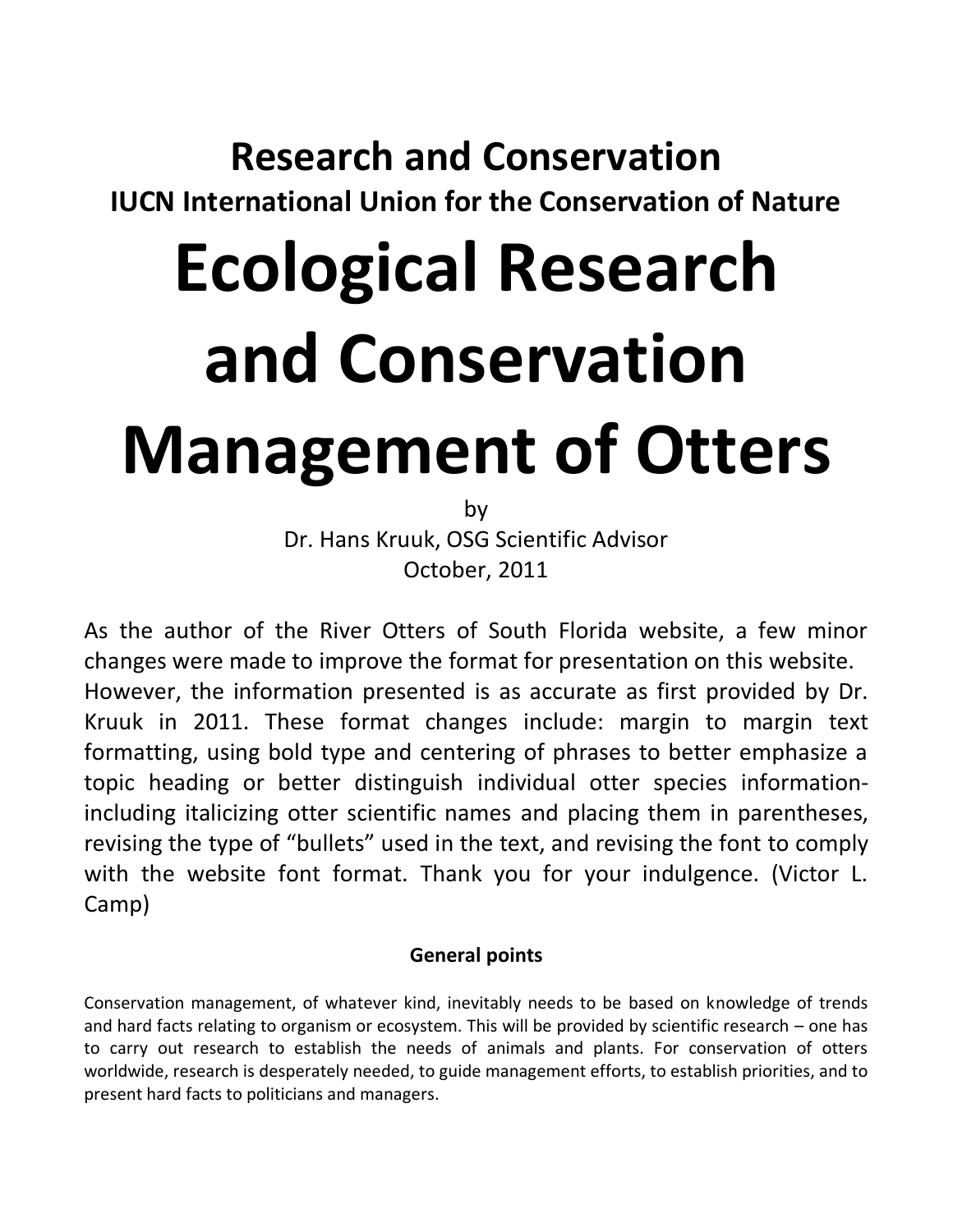The Otter Specialist Group is not a research organization, but is in a good position to promote areas of research that could underpin conservation efforts, and could usefully be undertaken by universities and research institutes. There is a need for good fundamental ecological research in every single species of otter, and one cannot state often enough that conservation efforts need to be based on sound knowledge of these animals, in order to prevent waste of effort and funds, and to direct conservation management where it is needed most. As examples, there is little point in battling the fur trade if otter populations can sustain the losses, or constructing artificial otter dens if the animals do not need them, because their numbers might be limited by something else.

Because of the pervasive influence of people on all aspects of the environment it is no longer possible to let things be and hope that otters will survive. Hence the need for conservation management, which may, amongst many other aspects, involve habitat management and protection, re-introduction or release of otters, legislation or policing the fur trade, or even management of fish populations. Any such conservation management needs to be based on scientific evaluation of species' requirements. Moreover, as top-predators in aquatic ecosystems, otters influence populations of other organisms, including organisms of economic importance, such as fish (river otters) and crustaceans (sea otters), and conflicts arise with human interests. Otters also affect other endangered species, including several birds. There is a clear need to evaluate this, and the factors that influence such interactions, in order to establish requirements for management. One can highlight a number of directions of research that would fill important gaps in our present knowledge of such requirements. Important questions include:

- How does one assess otter populations?
- What are the factors that limit otter numbers in a given place?
- How do otters affect other organisms?

There is, of course, a kind of 'glamour factor' attached to any otter research, especially in behavioural studies, as it involves highly charismatic species, and the general public often envies those who are able to do research on them and spend time with otters in the field. Scientific research attracts public attention, like good photographs do, and this can be good for the otters. However, for the OSG it should be more immediately important to encourage research directly relevant to conservation and management problems, to identify factors that actually help otters survive in nature. Often, the most important research questions that have a bearing on otter survival make it necessary to concentrate our effort not on the animals themselves, but on their habitat, including their prey species and otters' interactions with them, such as on fish, amphibians and crayfish, and on causes of mortality, such as anthropogenic factors, starvation and diseases.

For some otter species, our ignorance is such that we do not even know for large areas whether the animals are present, or whether they might be declining or not. We may know that there is trapping and a trade in their skins, but whether this affects populations or not is often unknown. For the betterknown species we still do not know how to census them properly, and whether particular dens ('holts') or habitat types are necessary to maintain numbers.

Such basic ignorance urgently needs to be addressed, not only because we, conservationists, happen to be interested in these animals, but also because (a) conservation managers do not want to waste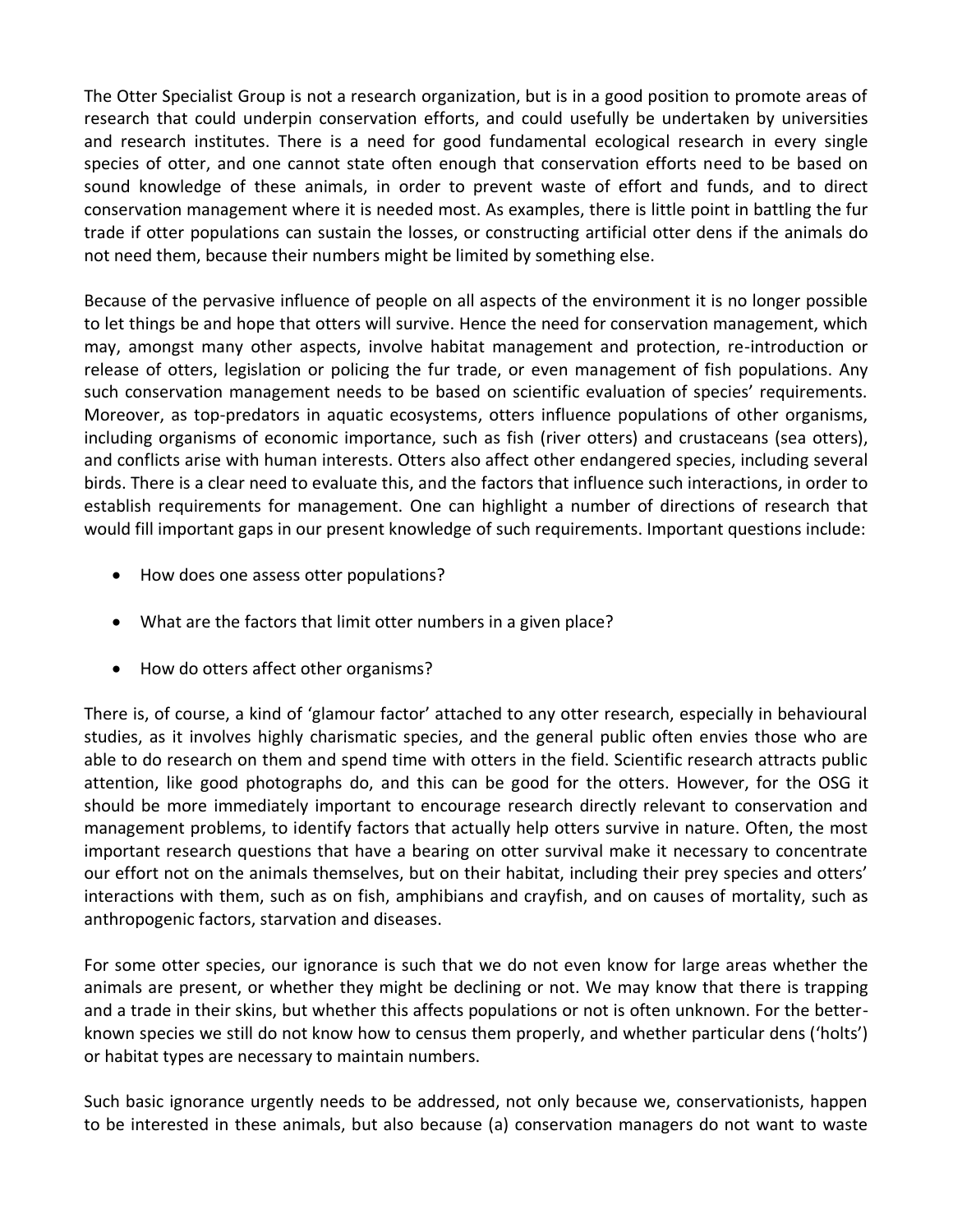their efforts, and (b) we have to convince decision makers where to spend their money, and whether development projects are fatally harmful to populations or not. We desperately need arguments, arguments which can stand up under scrutiny in court.

#### **Obstacles to Research**

In planning or advising on field research on otters, one should be aware of a number of potential problems.

1. For several reasons otters are difficult to study, and often unsuitable subjects for student projects: they are usually shy, scarce, often nocturnal, live in difficult habitats, and they have huge home ranges.

2. For all otter species there is a great deal of 'lore' in circulation, which is strongly held by many but often plainly wrong (a simple example, 'otters live in pairs', or 'they live in holts, or 'otters always have plenty of fish available').

3. Similarly, many existing scientific conclusions are based on uncritical and unconfirmed data and assumptions (e.g., data on diet based on uncritical extrapolation from spraint analyses, survey data of otter usage based on distribution and numbers of spraints (scats)), and such conclusions do not convince decision makers.

4. Legal obstacles: in many countries, there are strict laws and regulations in obtaining research permits, particularly if capture, translocation or implantation of transmitter procedures are involved and the otters are listed as endangered.

5. Field work on these species is highly labour-intensive and expensive, because of equipment, vehicle and boat costs, etc.

6. Joint studies are clearly needed, which implies the need to team up with relevant technologists, fish specialists, amphibian people, habitat specialists, disease specialists and others.

7. Catching otters for research purposes is often essential, but does carry risks to the animals. Field competence, care for the otters and an urgent sense of responsibility are vital.

The questions asked by conservation management are immediate, and practical, such as how does one estimate otter presence and numbers?, and how long does a stretch of river need to be in order to encompass a given number of otter home ranges?. The following is an attempt to outline specific areas of ecological research where first class science can be carried out into causal relationships, whilst also answering some essential questions for conservation management. Fundamental science is required to attract good scientists from the research establishment, but also to provide the bases for answers to immediately applied questions. As examples, one needs to know the ecological and behavioural significance of spraints (scats) before one can reliably use these in survey work, and we need to know the role of otter holts (dens) before we can advise against development plans.

At the same time, in the large majority of otter species we still have to start right at the beginning, and we still need to elucidate the most basic aspects and requirements of populations.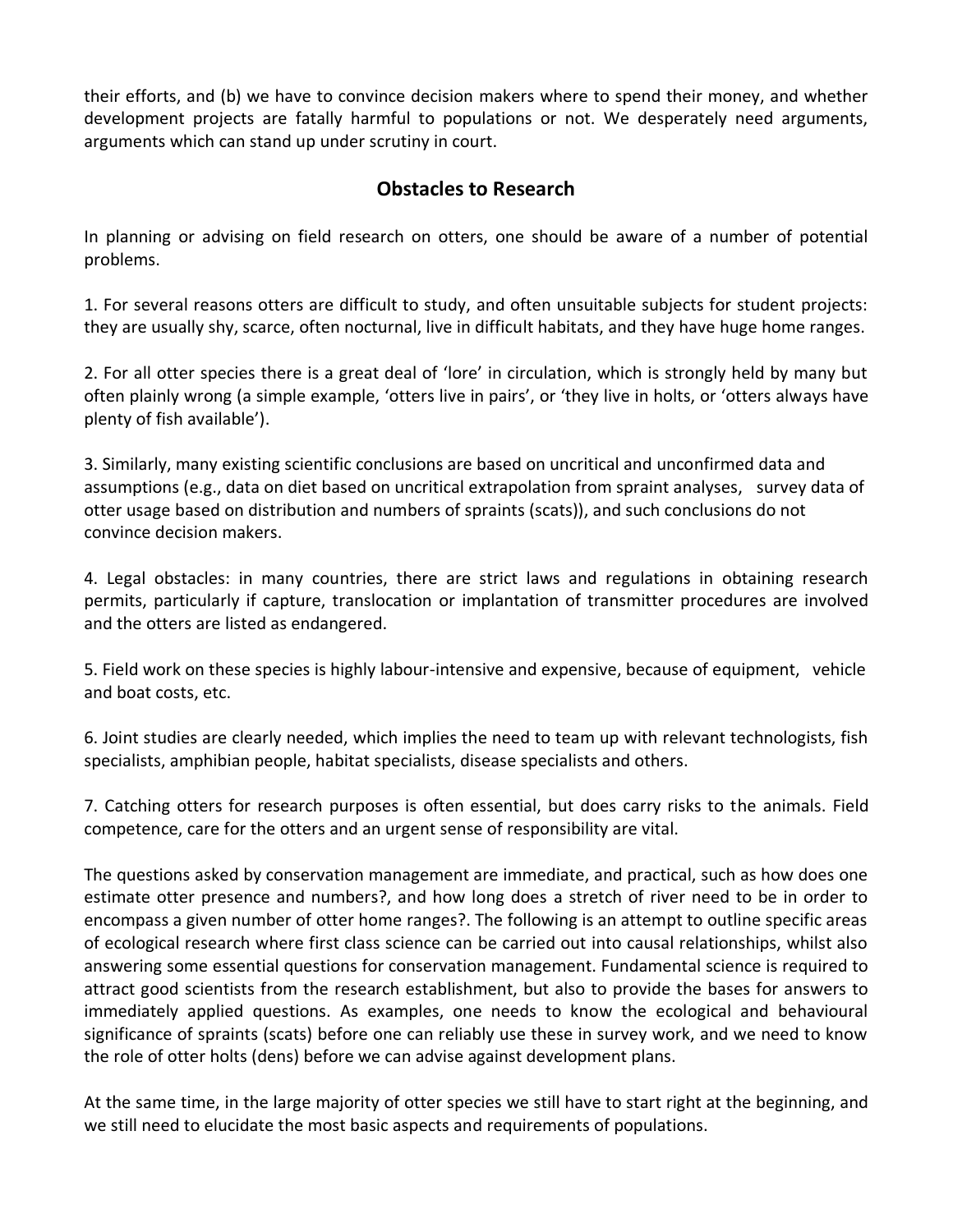### **Examples of Relevant Potential Research Projects**

Most of the following suggestions will be valid for all 13 otter species. However, for each species the priorities will be different, and one has to be realistic about practical limitations, e.g. in low-density populations, tropical areas etc.

- Establishing presence/absence, and home ranges in relation to habitats
- Developing genetic techniques, individual DNA differences, genetic variability in thriving and failing populations (dangers of inbreeding), use of DNA derived from faeces.
- Developing indirect survey-methods for otter numbers, and evaluating their validity.
- Population Viability Analysis: Mortality factors and their effects on populations. Changes in population densities, and causes ('sustainability of mortality factors'). Exploitation of otters for their skins ('harvesting'), killing for other reasons, traffic victims, pollution, diseases: estimate whether these causes of mortality are sustainable for the otter population
- Factors limiting otter numbers in both scarce and dense populations
- Density, and changes therein, of fish, crustaceans, and amphibian populations, and causal factors
- Fate and ranges of released animals (radio tracking, and DNA)
- Effect of otters on prey populations (incl. commercially important fish or crustaceans)
- Competition with people, incl. otter damage to fish farms and fishing gear
- Competition between different species of otter. Do they exclude or otherwise affect each other?
- Methods of preventing anthropogenic mortality.
- Impacts of human activities

#### **Recommendations for Individual Species**

Eurasian otters and N American river otters often live in highly developed areas, sometimes even in cities. They have been somewhat better-studied than most other species, although we still know little about some of their important ecological characteristics. Their conservation is often at loggerheads with development of buildings and roads, and there are legal requirements for incorporating the needs of otters into the planning process that precedes permission for such developments. At present,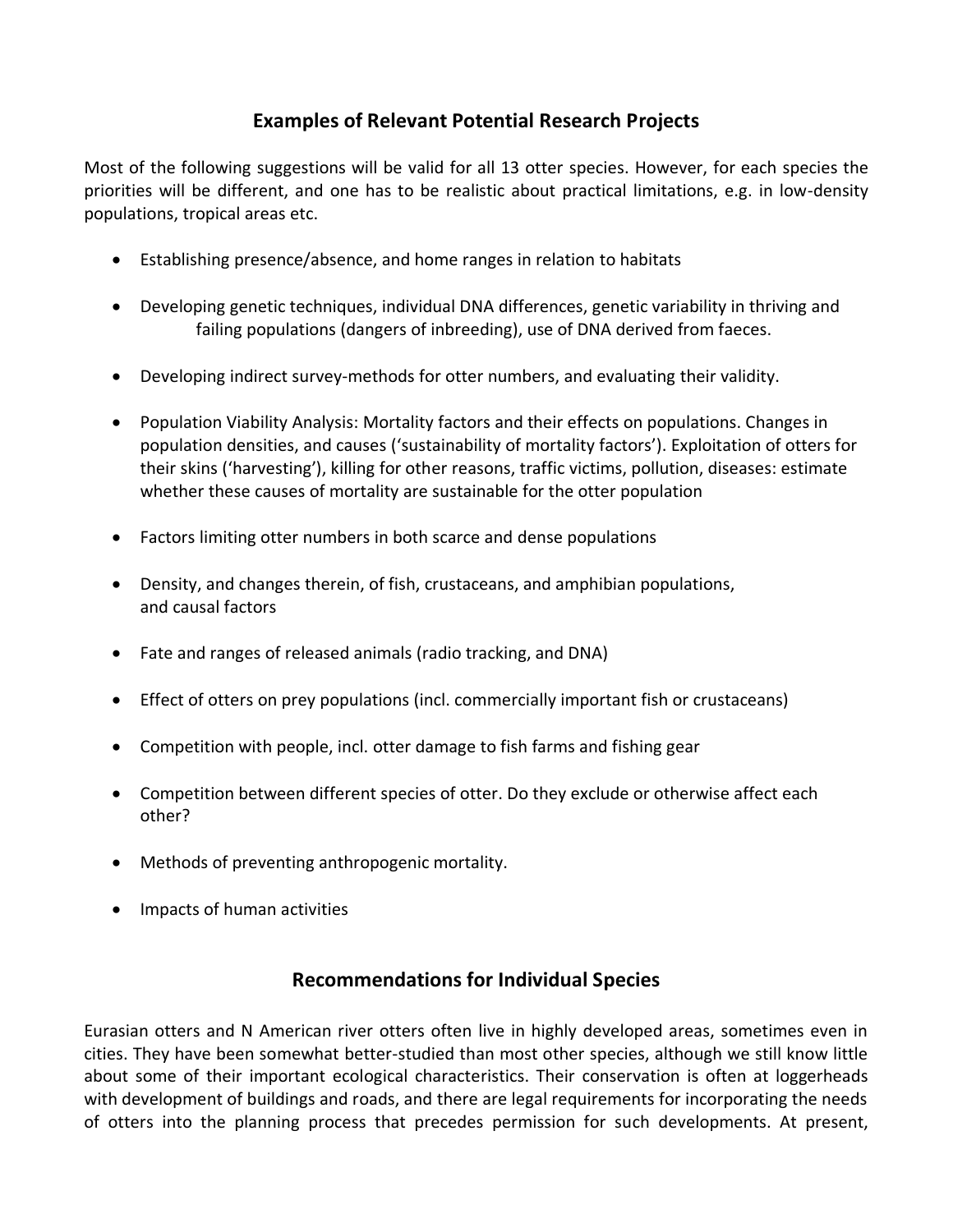ecological consultants can often do little more than hazard a guess at parameters of populations, and what the otters need, and there is urgent need for accurate science-based knowledge to underpin ecological impact assessments.

The **Eurasian otter (***Lutra lutra***)** and the **North American river otter (***Lontra canadensis*). Research is needed especially on:

1. Scent marking by otters, incl. validation of spraint survey. What is the social significance of sprainting, where and when do otters deposit spraint, how and why is this related to habitat, season, individual differences, prey availability, otter density?

2. Habitat characteristics (incl. 'holts' = dens) as limiting factors for populations: Effects of vegetation-cover, holts, stream-width, bank-disturbance (incl. behavioural responses).

3. Characteristics and usage of holts (= dens).

4. Social organization incl. home-range size, variation with habitat and region, with population density and predation differences.

5. Fish populations (populations, productivity, population responses to

exploitation, seasonal fluctuations) and otters (profitability of foraging).

6. Otters in the ecosystem: their effects on fish and bird populations, incl. endangered species, fish farms.

- 7. Amphibian populations and otters.
- 8. Diseases and populations.
- 9. Habituation to people and other hazards.

10. Survival after dispersal (natural and after introductions).

11. Mortality: what are effects on populations, of different mortality factors such -as contaminants, road traffic, diseases, exploitation, starvation, and why mortality increases with age. For the North American otter especially population responses to exploitation.

- Specifically n Asia: competition with other otter species and aquatic predators.
- Detailed geographic range in Asian & N. African countries, incl. altitudinal distribution, habitats as above.
- Conflict with humans in Asian countries: fisheries, skin trade.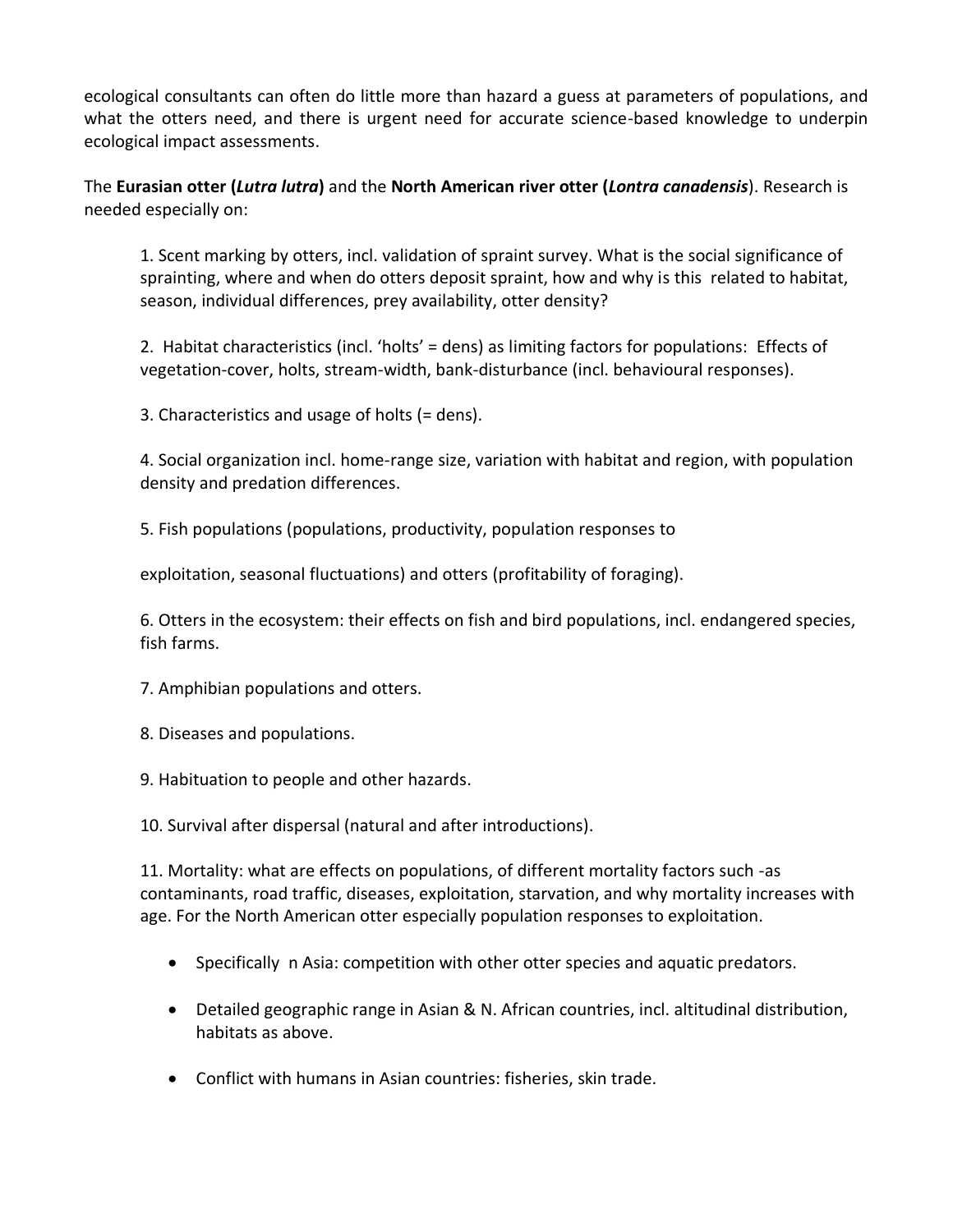The **Sea otter (***Enhydra lutris***)** is by far the best-studied species of otter, but has also been closest to extermination, and is clearly vulnerable, despite populations being thriving at present. Outstanding research needs are:

- Diseases: effects in ecosystems
- Impact of ocean acidification
- Predation on sea otters and effects on populations
- Population effects of human activities: fisheries, oil spills and skin trade in Alaska

The **Giant otter (***Pteronura brasiliensis***)** is more accessible to study than other Latin American species, but is also under more serious threats [though Lontra provocax and L. felina also face serious anthropogenic threats]. There is a special need for further knowledge on:

- Causes of mortality, and effects on populations, including impact of artisanal gold mining
- Habituation to people and other hazards
- Ecology and behaviour during rainy season in flooded forests

The **Neotropical otter (***Lontra longicaudis***)**, has a large geographical range in Latin America, but we know little about its exact occurrence and its vulnerabilities. Projects are needed on:

- Habitat selection
- Competition with other otter species, esp. with Giant otter

The **Southern river otter or huillin** (*Lontra provocax)* is little known, especially:

- Geographical range: effcts of fragmentation and loss of habitat
- Causes of mortality, and effects on populations
- Potential competition with L. felina in coastal zones

The *Marine otter (Lontra felina)* needs studies on:

- Habitat selection, incl. fresh water requirements
- Competition with humans/fisheries conflicts
- Potential conflict with L. provocax in coastal zones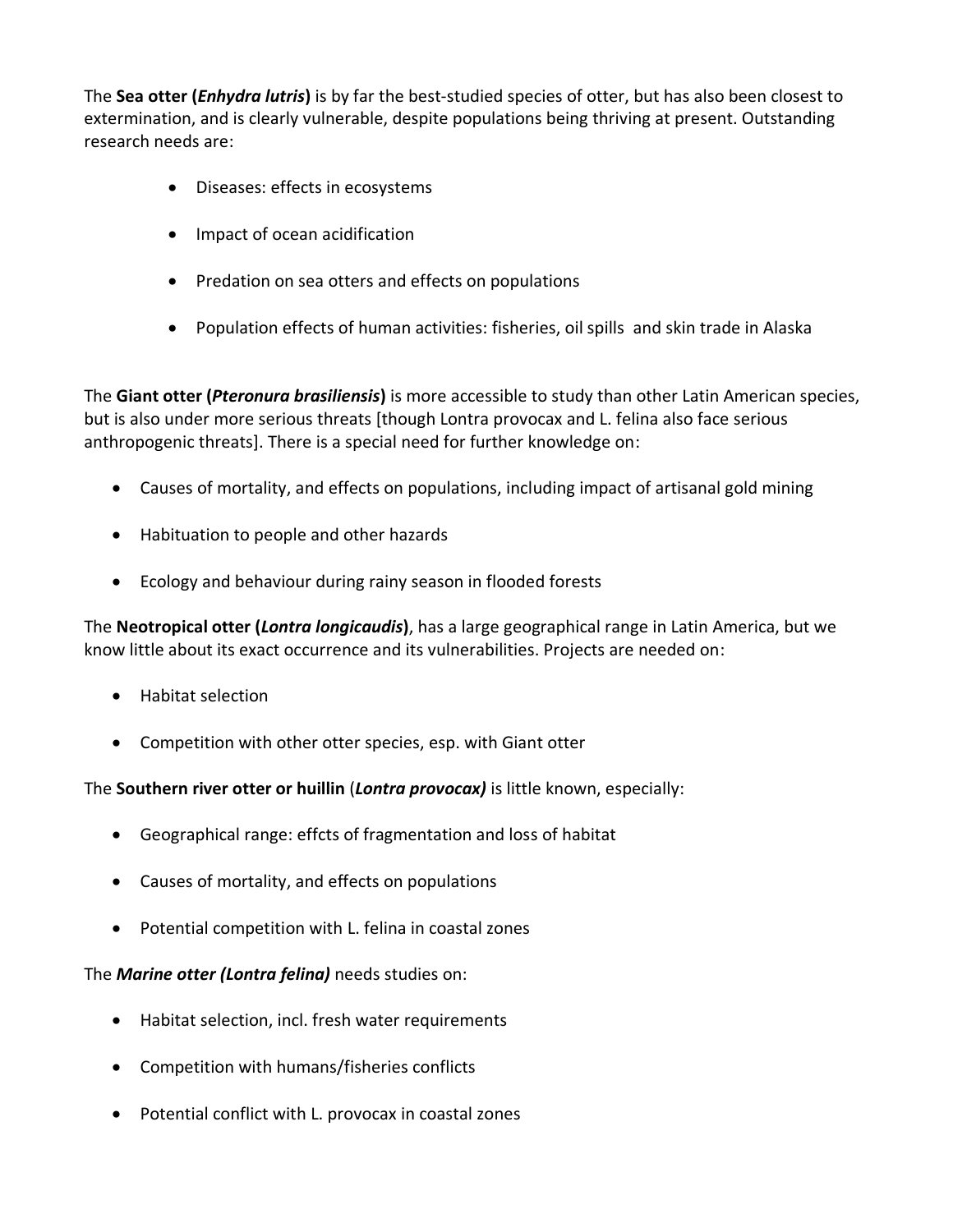The **Hairy-nosed otter (***Lutra sumatrana***)** occurs in difficult and isolated habitats in SE Asia, and much more research is needed on:

- Geographical range: effects of fragmentation and loss of habitat
- Competition with other otter species
- Mortality: effects on populations of different mortality factors including hunting by people, fisheries
- Habitat selection and use
- Prey populations and changes therein
- Interaction & conflict with human rural populations

The **Smooth otter (***Lutrogale perspicillata***)** occurs often in areas where conflict with people is likely, and research is needed on:

- Geographical range, present distribution and population densities
- Effects of hunting and skin trade on populations
- Fish populations and their limitations, effects on otters, interaction with human fisheries
- Habitat use and requirements (incl. mangrove & other coastal, dams), habitat change & effects on populations
- Competition with other otters
- Role in ecosystems

The **Small-clawed otter (***Aonyx cinereus***)** is the species most often found in zoo collections, but little is known about its ecology and interaction with mankind. Field research is required on:

- Geographical range, changes therein & causes
- Habitat use and requirements (incl. mangrove & other coastal, rice paddies, dams), habitat change & effects on populations
- Role in ecosystems, incl. ecological impact in rice paddies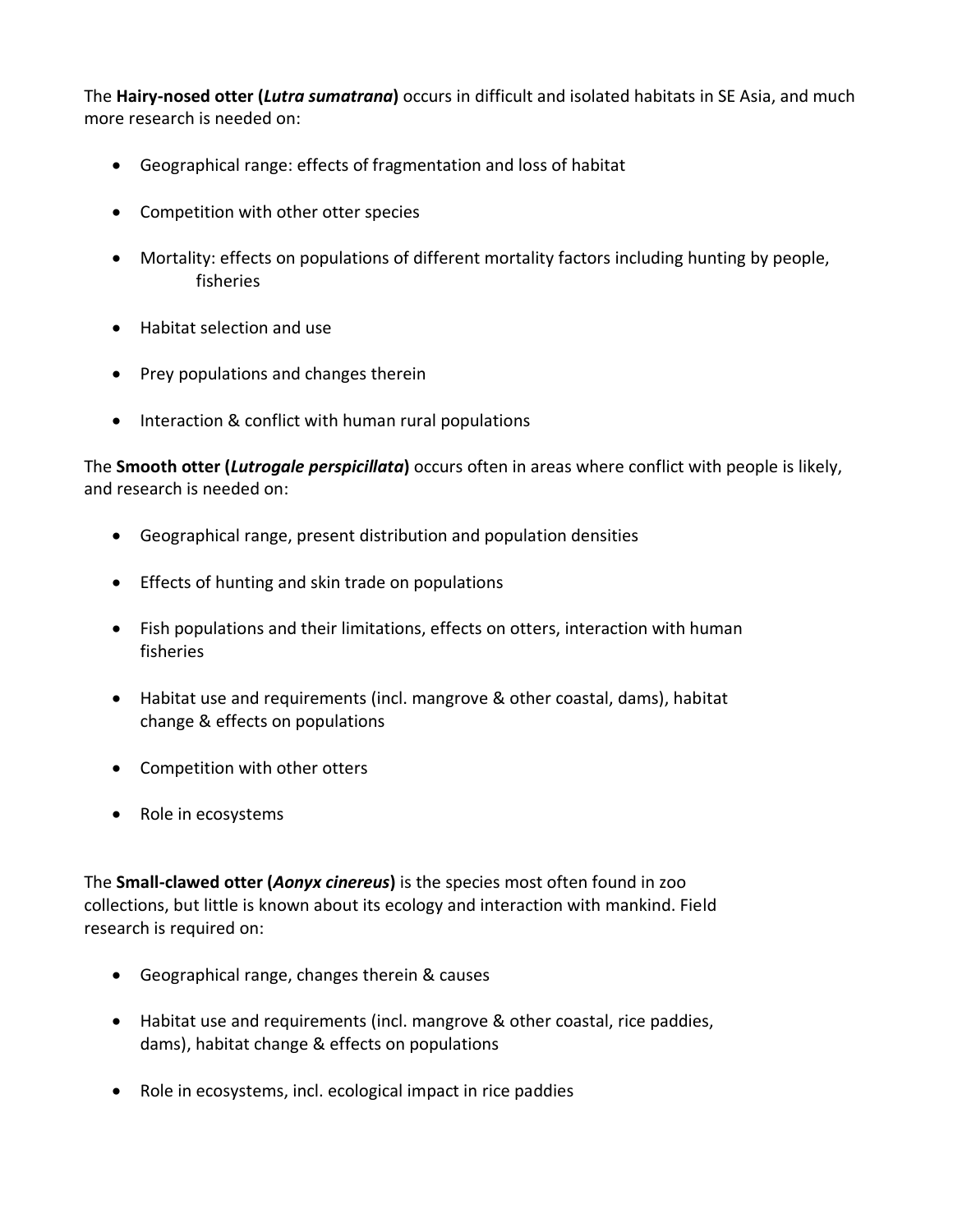- Effects of hunting and skin trade on populations
- Competition with other otters
- Prey populations & changes

In Africa the **Cape clawless otter (***Aonyx capensis***)** is the best known, but further research is needed on:

- Causes of mortality, and their impact on populations
- Prey populations incl. crabs and invasive species, and limiting factors
- Home ranges in different habitats
- Developing genetic techniques for identifying individual DNA
- Effects of man-induced habitat change on populations

The **Congo clawless otter (***Aonyx congicus***)** appears to be very similar to the Cape clawless, but almost nothing is known on its ecology, and there is a need for studies on:

- Geographical range
- Home ranges, & habitat selection
- Diet, interaction with prey species & fisheries
- Competition with other otter species
- Causes of mortality (incl bush-meat trade), and their impact on populations
- Developing genetic techniques individ. DNA
- Effects of man-induced habitat change on populations

The **Spotted-necked otter (***Lutra maculicollis* ) shares its geographical range with other otter species, and also for this much more information is needed, including:

• Regional variation in social organization, and its causes